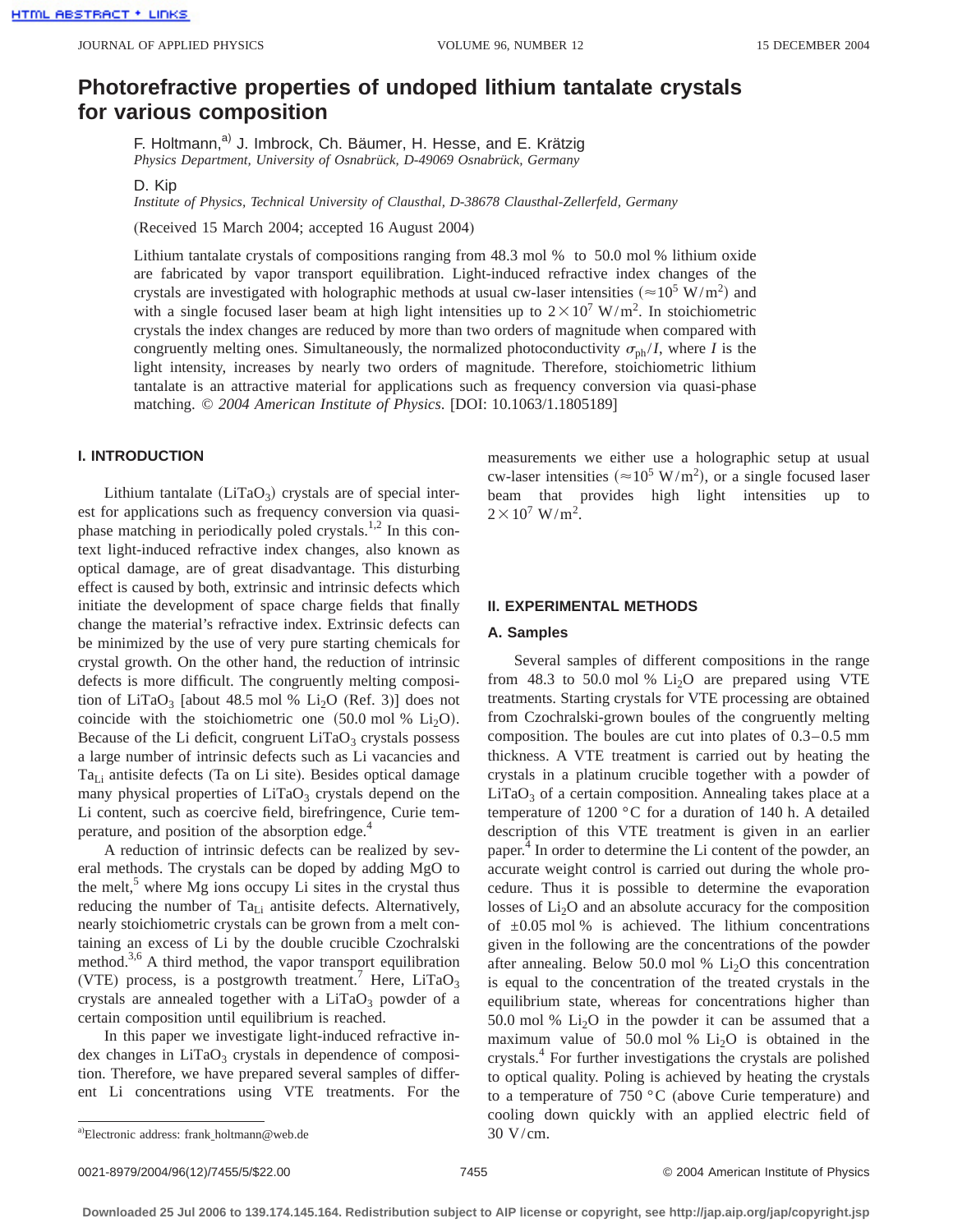#### **B. Holography**

Holographic measurements are performed with a twobeam interference setup as described, e.g., in Ref. 8. Two beams of an Ar<sup>+</sup> ion laser with a wavelength of  $\lambda$ =488 nm are superimposed inside the crystal. The intensity can be controlled by means of a combination of a  $\lambda/2$ –plate and a polarizer. A maximum intensity of  $1.6 \times 10^5$  W/m<sup>2</sup> can be reached and the recording light is ordinarily polarized. The interference pattern has a fringe spacing of  $\Lambda$ =0.8  $\mu$ m and the grating vector *K* is directed parallel to the crystal's *c* axis. The resulting refractive index grating can be probed by a weak beam of a He-Ne laser ( $\lambda$ =633 nm) that is Braggmatched and extraordinarily polarized. The intensities of the transmitted  $(I_t)$  and the diffracted  $(I_d)$  beams are measured by photodiodes. For this measurement, the samples are mounted in front of an aperture with a diameter of 1 mm. With the diffraction efficiency  $\eta$  given by

$$
\eta = \frac{I_d}{I_d + I_t},\tag{1}
$$

the refractive index changes  $\Delta n_e$  (extraordinary polarization) can be determined using Kogelnik's formula<sup>9</sup>

$$
\Delta n_e = \frac{\lambda \cos \Theta}{\pi d} \arcsin(\sqrt{\eta}).
$$
 (2)

Here  $\lambda$  denotes the wavelength of the probe laser, *d* is the thickness of the crystal, and  $\Theta$  is the Bragg angle inside the crystal. With a third laser beam  $(\lambda=488 \text{ nm})$ , ordinarily polarized) holograms can be erased off-Bragg. The temporal development of the refractive index changes  $\Delta n_e$  during the recording procedure and the temporal decay during erasure of the refractive index changes follow monoexponential laws:

$$
\Delta n_e = \Delta n_e^S [1 - \exp(-t/\tau)] \quad \text{for recording,} \tag{3}
$$

$$
\Delta n_e = \Delta n_e^S \exp(-t/\tau) \quad \text{for erasure.} \tag{4}
$$

The saturation value of refractive index changes is denoted by  $\Delta n_e^S$  and the recording time constant by  $\tau$ . This time constant yields the photoconductivity  $\sigma_{ph} = \epsilon_{33} \epsilon_0 / \tau$  with the dielectric constant  $\epsilon_{33}$ =43.4 (Ref. 10) and the permittivity  $\epsilon_0$ of free space. In order to provide a stable setup even for long writing processes an active stabilization is used. One of the interfering beams is phase-modulated by a piezoelectrically driven mirror with a frequency much higher than the frequency response of the crystal. Using a lock-in amplifier the first  $(I^{\Omega})$  and second harmonics  $(I^{2\Omega})$  are extracted from the detected intensity of one of the beams behind the sample. With the assumption that the bulk photovoltaic effect dominates the charge transport, the second harmonic approaches zero. Hence  $I^{2\Omega}$  can be used as an error signal and as control variable for a feedback loop acting on the piezoelectrically supported mirror.<sup>11-13</sup>

## **C. Single-beam setup**

For the investigation of light-induced refractive index changes at high light intensities up to  $2 \times 10^7$  W/m<sup>2</sup> a single-beam setup is used (Sénarmont compensator). The extraordinarily polarized beam of an  $Ar^+$  ion laser at a wavelength  $\lambda$ =488 nm is focused by a lens to a diameter  $(1/e^2)$  *D* of  $\approx 80 \mu$ m and collimated to the sample. The intensity of this pump beam can be controlled by a combination of  $\lambda/2$ -plate and polarizer. The light-induced changes of the birefringence are determined by a weak He-Ne laser beam ( $\lambda$ =633 nm) which is focused roughly to half of the diameter of the pump beam. In order to bring the pump beam and the test beam into the same direction, both beams are superimposed by the use of a nonpolarizing beam splitter. The polarization of the test beam is oriented at an angle of 45° towards the optical axis of the sample (*c* axis) which is situated in the plane perpendicular to the wave vectors of the test and pump beam. Inside the crystal the incident wave is split into an ordinary (with  $n<sub>o</sub>$ ) and an extraordinary wave (with  $n_e$ ) due to birefringence. These two waves possess different phase velocities, i.e., the superposition results in an elliptically polarized beam. Behind the crystal a  $\lambda$ /4-plate is introduced at an angle of  $\pm 45^{\circ}$  with respect to the *c* axis to get linearly polarized light. Depending on the natural birefringence of the crystal the polarization of the incident light is rotated and a second polarizer is adjusted to block this probe light completely.

A light-induced change of the birefringence  $\delta \Delta n$  leads to an additional rotation of the polarization of the probe light. The intensity  $I_T$  behind the second polarizer is given by

$$
I_T = I_0 \sin^2 \left( \frac{\pi d \delta \Delta n}{\lambda} \right). \tag{5}
$$

Assuming that the temporal behavior of the light-induced birefringence changes follows Eq. (3) we obtain the time dependence of the intensity behind the second polarizer,

$$
I_T(t) = I_0 \sin^2 \left\{ \frac{\pi d \delta \Delta n^S [1 - \exp(-t/\tau)]}{\lambda} \right\}.
$$
 (6)

Here  $\delta \Delta n^S$  is the saturation value of the light-induced birefringence change and the time constant  $\tau$  yields again the photoconductivity  $\sigma_{ph} = \epsilon_{33} \epsilon_0 / \tau$ . After each measurement the samples are heated to 300 °C for half an hour to erase the generated refractive index changes completely.

## **III. EXPERIMENTAL RESULTS**

#### **A. Holographic measurements**

In our holographic measurements all samples show a monoexponential time dependence of the light-induced refractive index changes as described by Eqs. (3) and (4). In Fig. 1 the saturation value of refractive index changes  $\Delta n_e^S$  is plotted versus the Li content of the powder after the VTE treatment. The measurements have been performed at an intensity of  $1.6 \times 10^5$  W/m<sup>2</sup>. Up to a Li concentration of 49.5 mol % Li<sub>2</sub>O Δ*n*<sub>e</sub><sup>5</sup> exceeds 1 × 10<sup>-4</sup>. For Li concentrations larger than 49.5 mol %  $\Delta n_e^S$  decreases rapidly and above 50.0 mol %  $Li<sub>2</sub>O$  no refractive index changes can be observed. The detection limit of light-induced refractive index changes measured with a holographic setup is  $\Delta n_e^S$  $\approx$ 2 $\times$ 10<sup>-6</sup>.

Our measurements show that the photoconductivity  $\sigma_{\text{ph}}$ is proportional to the light intensity *I*. The normalized pho-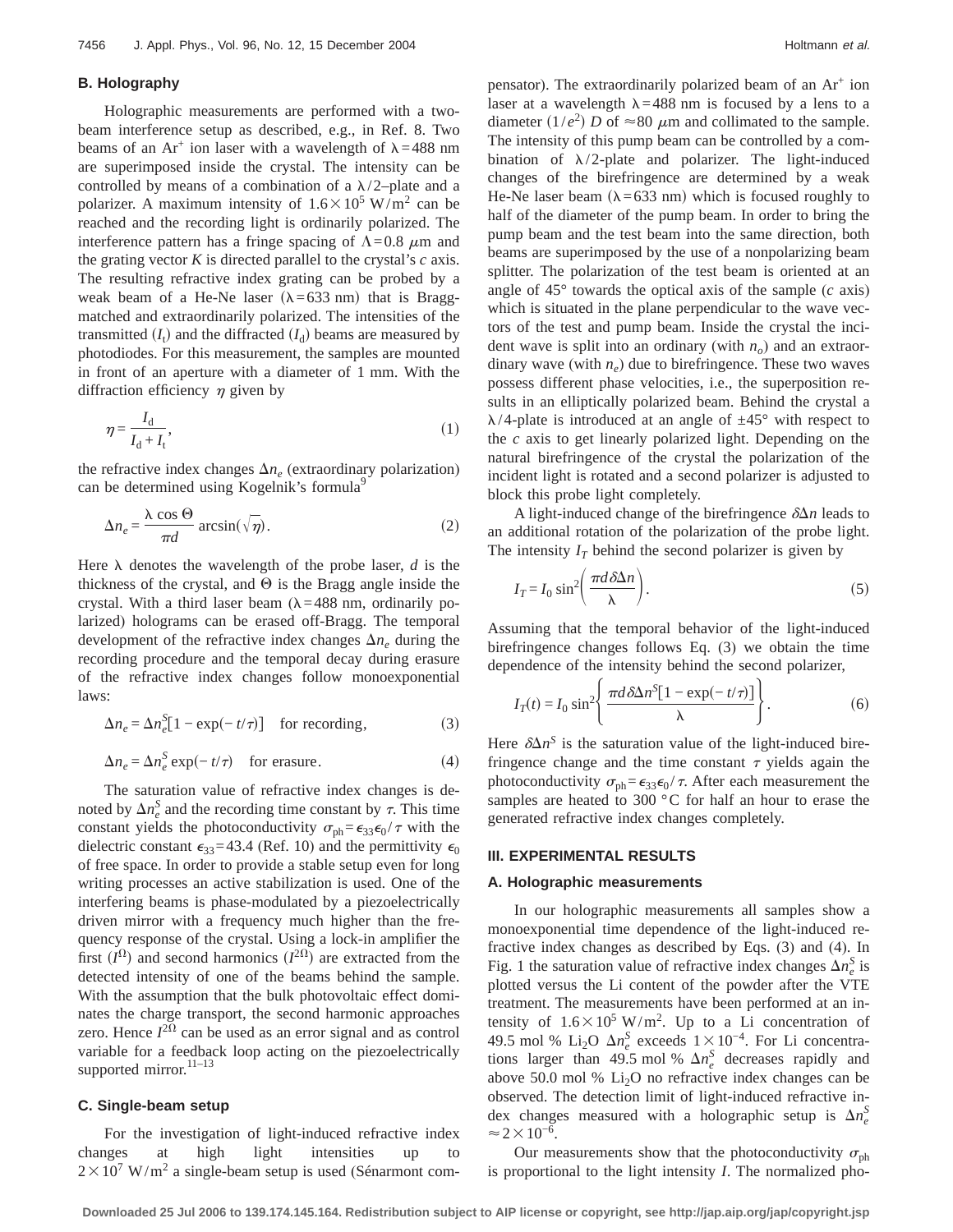

FIG. 1. Saturation value of refractive index changes  $\Delta n_e^S$  ( $\lambda$ =633 nm, light intensity  $I = 1.6 \times 10^5$  W/m<sup>2</sup>) vs lithium content of the powder after a VTE treatment. Li concentrations of the powder larger than 50.0 mol % lead to  $\Delta n_e^S$  values smaller than  $2 \times 10^{-6}$ .

toconductivity  $\sigma_{ph} / I$  increases from  $7 \times 10^{-19}$  m/V<sup>2</sup> for a sample with a Li concentration of 48.3 mol % to  $4 \times 10^{-17}$  m/V<sup>2</sup> for a sample with 49.9 mol % Li<sub>2</sub>O (Fig. 2). For samples treated with a powder containing more than 50.0 mol %  $Li<sub>2</sub>O$  the photoconductivity cannot be determined from holographic measurements because no refractive index changes are observed.

# **B. Single-beam measurements**

The following measurements are based upon the generation of birefringence changes  $\delta(\Delta n) = \Delta n_e - \Delta n_o$  by a focused laser beam and detection of these changes by another weak beam which is focused to a smaller diameter. In order to examine the transverse profile of the induced birefringence changes we first illuminate the sample  $(49.2 \text{ mol } \% \text{ Li}_2\text{O})$ with the pump beam for a few minutes. Then the pump beam is switched off and the sample is shifted perpendicular to the probe beam in a transverse direction either parallel or perpendicular to the *c* axis of the crystal and the intensity behind the second polarizer is detected (Fig. 3). As can be seen, the measurements show Gaussian shapes of similar widths.

In the following measurements the samples are illuminated by the pump beam while the saturation values of lightinduced birefringence changes  $\delta \Delta n^S$  and the time constants  $\tau$ 





FIG. 3. Intensity of probe light behind the second polarizer as a function of the position of the sample (49.2 mol %  $Li<sub>2</sub>O$ ) shifted in a plane perpendicular to the beam after illumination with the pump beam for a few minutes (pump beam: wavelength  $\lambda = 488$  nm, intensity  $I = 10^7$  W/m<sup>2</sup>, diameter  $D=80 \mu m$ ; test beam:  $\lambda = 633 \text{ nm}$ ,  $I \approx 6 \times 10^4 \text{ W/m}^2$ ,  $D=40 \mu \text{m}$ ). The sample is shifted parallel  $(\bullet)$  and perpendicular  $(\circ)$  to the *c* axis. For zero shift the maximum intensity is obtained.

are determined with the probe beam. In Fig. 4 the saturation value  $\delta \Delta n^S$  is plotted versus pump light intensity for four samples with different Li contents. The intensity dependence of  $\delta \Delta n^S$  can be described by a function of the form  $\delta \Delta n_{\infty}^{S} I/(b+I)$ , with  $\delta \Delta n_{\infty}^{S}$  as the maximum value of the saturation birefringence changes and *b* as the intensity where half of the maximum value of  $\delta \Delta n_{\infty}^{S}$  is reached. The maximum value depends on the Li content of the sample and decreases considerably with increasing lithium concentration (Fig. 5). For samples treated with a powder containing more than 50.0 mol %  $Li<sub>2</sub>O$  no changes of birefringence can be observed even for the highest possible intensities of about  $2 \times 10^7$  W/m<sup>2</sup>. The detection limit of light-induced birefringence changes measured with a single-beam setup is  $\delta \Delta n^S$  $\approx$  5  $\times$  10<sup>-5</sup>.

From the temporal behavior of the light-induced birefringence changes the photoconductivity can be determined. Over the whole range of the used intensities the intensity dependence of the photoconductivity can be approximated by a linear relation (Fig. 6). The dependence of  $\sigma_{ph}$  on the Li content is presented in Fig. 7. The change of the normalized photoconductivity  $\sigma_{ph}/I$  with Li concentration is the same as



FIG. 2. Photoconductivity  $\sigma_{ph}$  ( $\lambda$ =488 nm) normalized to light intensity *I*  $(1.6 \times 10^5 \text{ W/m}^2)$  vs lithium content of the powder after VTE treatments. For a lithium content larger than 50.0 mol % no index changes and therefore no photoconductivity can be measured.



FIG. 4. Saturation values of light-induced birefringence changes  $\delta \Delta n^S$  vs pump light intensity *I*. The Li content of the powder after the VTE treatment was 49.2 mol % (O), 49.8 mol % ( $\bullet$ ), 49.9 mol % ( $\square$ ) and 51.2 mol % ( $\square$ ). The dashed lines are fits according to  $\delta \Delta n^S = \delta \Delta n^S \sqrt{I/(b+I)}$ .

**Downloaded 25 Jul 2006 to 139.174.145.164. Redistribution subject to AIP license or copyright, see http://jap.aip.org/jap/copyright.jsp**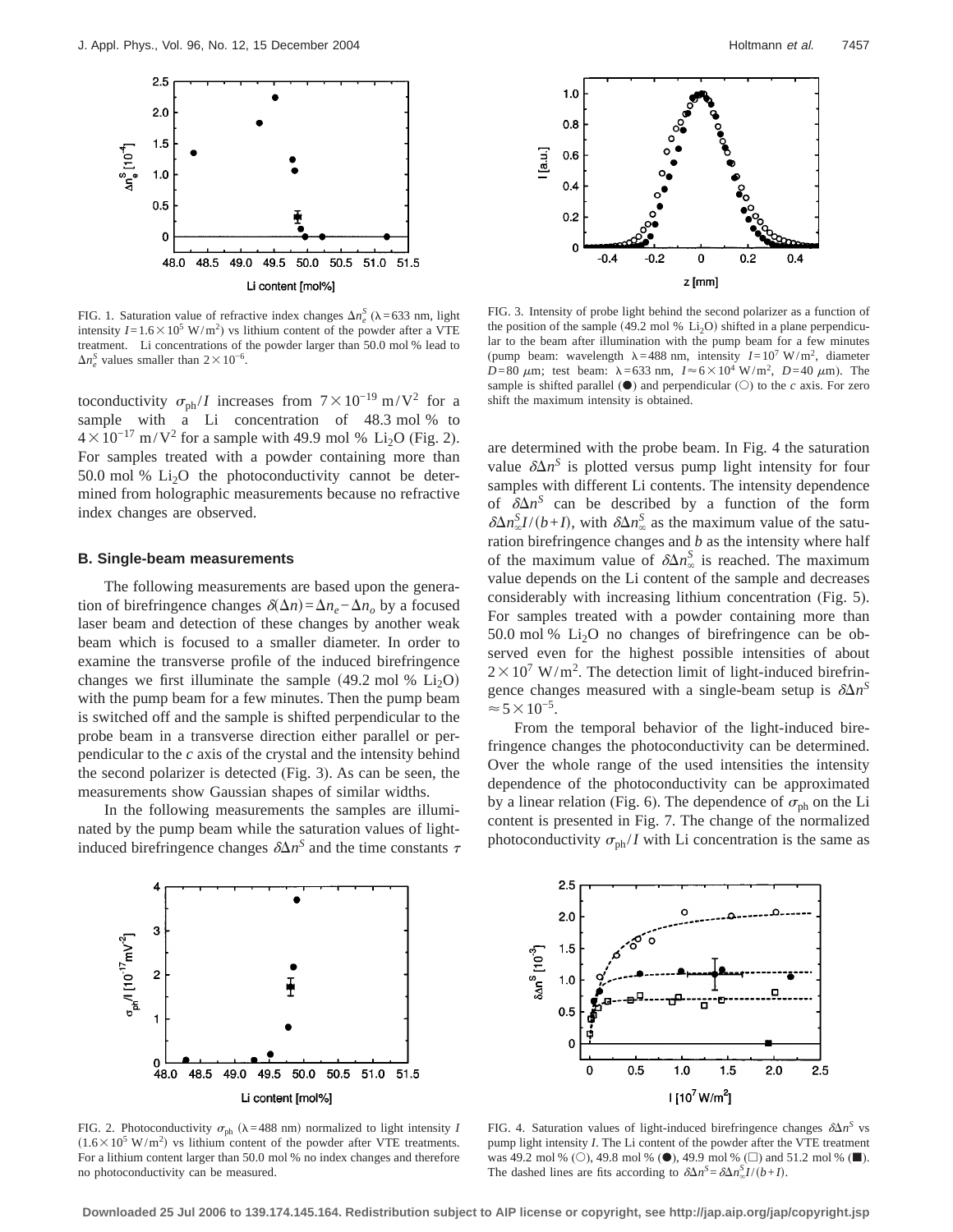

FIG. 5. Maximum value of saturation birefringence changes  $\delta \Delta n_{\infty}^{S}$  vs the FIG. 7. Normalized is lithium content of the powder. For a Li content larger than 50.0 mol % no light-induced birefringence changes are detected  $(\delta\Delta n^S \leq 5 \times 10^{-5})$ .

that measured for low intensities with the holographic methods. Congruently melting samples have a much lower photoconductivity than lithium rich ones. Samples treated with a powder containing more than 50.0 mol %  $Li<sub>2</sub>O$  show no detectable light-induced birefringence changes and the photoconductivity cannot be determined in these samples.

# **IV. DISCUSSION**

The holographic measurements performed at intensities of about  $1.6 \times 10^5$  W/m<sup>2</sup> yield relatively large light-induced refractive index changes  $\Delta n_e^S$  of about  $10^{-4}$  for our undoped LiTaO<sub>3</sub> crystals with <49.5 mol % Li<sub>2</sub>O. For larger Li concentrations the  $\Delta n_e^S$  values decrease with increasing Li concentration and above 50.0 mol %  $Li<sub>2</sub>O$  in the powder no refractive index changes can be observed (Fig. 1). On the other hand, the normalized photoconductivity  $\sigma_{ph} / I$  increases by two orders of magnitude for Li concentrations larger than 49.5 mol % Li<sub>2</sub>O (Fig. 2). This points to a reciprocal behavior of light-induced refractive index change and photoconductivity.

For the single-beam measurements we have examined the shape of light-induced refractive index changes by detecting the intensity behind the second polarizer while shifting the sample in a plane perpendicular to the beam (Fig. 3). When we shift the sample perpendicular to the *c* axis we observe the expected Gaussian shape.14 For a movement par-



FIG. 6. Photoconductivity  $\sigma_{ph}$  vs pump light intensity for two samples containing 49.8 mol % ( $\bullet$ ) and 49.2 mol % Li<sub>2</sub>O ( $\blacksquare$ ), respectively. The solid lines are linear fits.



FIG. 7. Normalized photoconductivity  $\sigma_{ph}/I$  vs Li content of the powder after VTE treatments.

allel to the *c* axis we also obtain a Gaussian shape, though one expects a main maximum and two side maxima.<sup>14</sup> Obviously the resolution of our method is not sufficient to observe the side maxima for our thin samples (thickness only  $0.3-0.5$  mm) in agreement with observations for LiNbO<sub>3</sub>.<sup>15</sup>

The saturation values of light-induced birefringence changes  $\delta \Delta n^S$  increase with increasing light intensity and reach a saturation value  $\delta \Delta n_{\infty}^{S}$  for high intensities (Fig. 4). The dependence of  $\delta \Delta n$ <sup>S</sup> on the Li concentration exhibits a similar behavior as the light-induced refractive index changes  $\Delta n_e^S$  determined from holographic measurements at low intensities. The  $\delta \Delta n_{\infty}^{S}$  values decrease with increasing Li content of the powder and above 50.0 mol %  $Li<sub>2</sub>O$  no birefringence changes can be observed (Fig. 5). The maximum saturation value  $\delta \Delta n_{\infty}^{S}$  at 10<sup>7</sup> W/m<sup>2</sup> for a certain Li concentration is about one order of magnitude larger than the corresponding  $\Delta n_e^S$  value determined from holographic measurements at about  $10^5 \text{ W/m}^2$ . The photoconductivity values obtained from single-beam measurements also increase considerably with increasing Li content (Fig. 7).

The dependences of the photoconductivity as well as of the light-induced changes of the refractive index and of birefringence on the Li concentration may be explained qualitatively by considering the charge transport that is similar to the charge transport in  $LiNbO<sub>3</sub>$  crystals.<sup>16</sup> LiTaO<sub>3</sub> crystals of the congruently melting composition contain a large number of intrinsic defects, among them  $Ta^{5+}$  ions on  $Li^+$  sites  $(Ta_{Li}^{5+})$ . Under illumination electrons of filled deep traps (which are always present as impurities), e.g.,  $Fe^{2+}$  or  $Cu^{+}$ ions, can be transferred to  $Ta_{Li}^{5+}$  ions forming  $Ta_{Li}^{4+}$  polarons.<sup>17</sup> From these polarons as well as from filled deep traps electrons can be optically excited to the conduction band. The photoconductivity  $\sigma_{ph}$  resulting from excited electrons is given by

$$
\sigma_{\rm ph} = e\,\mu N_e,\tag{7}
$$

where *e* denotes the electron charge,  $\mu$  the mobility, and  $N_e$ the density of excited electrons in the conduction band. With increasing Li content the number of  $Ta_{Li}^{5+}$  antisite defects decreases influencing mobility  $\mu$  and electron density  $N_e$ .

In  $LiTaO<sub>3</sub>$  the dominating charge driving force is the photovoltaic effect.<sup>18</sup> Then the space charge field  $E_{SC}$  can be approximated by

**Downloaded 25 Jul 2006 to 139.174.145.164. Redistribution subject to AIP license or copyright, see http://jap.aip.org/jap/copyright.jsp**